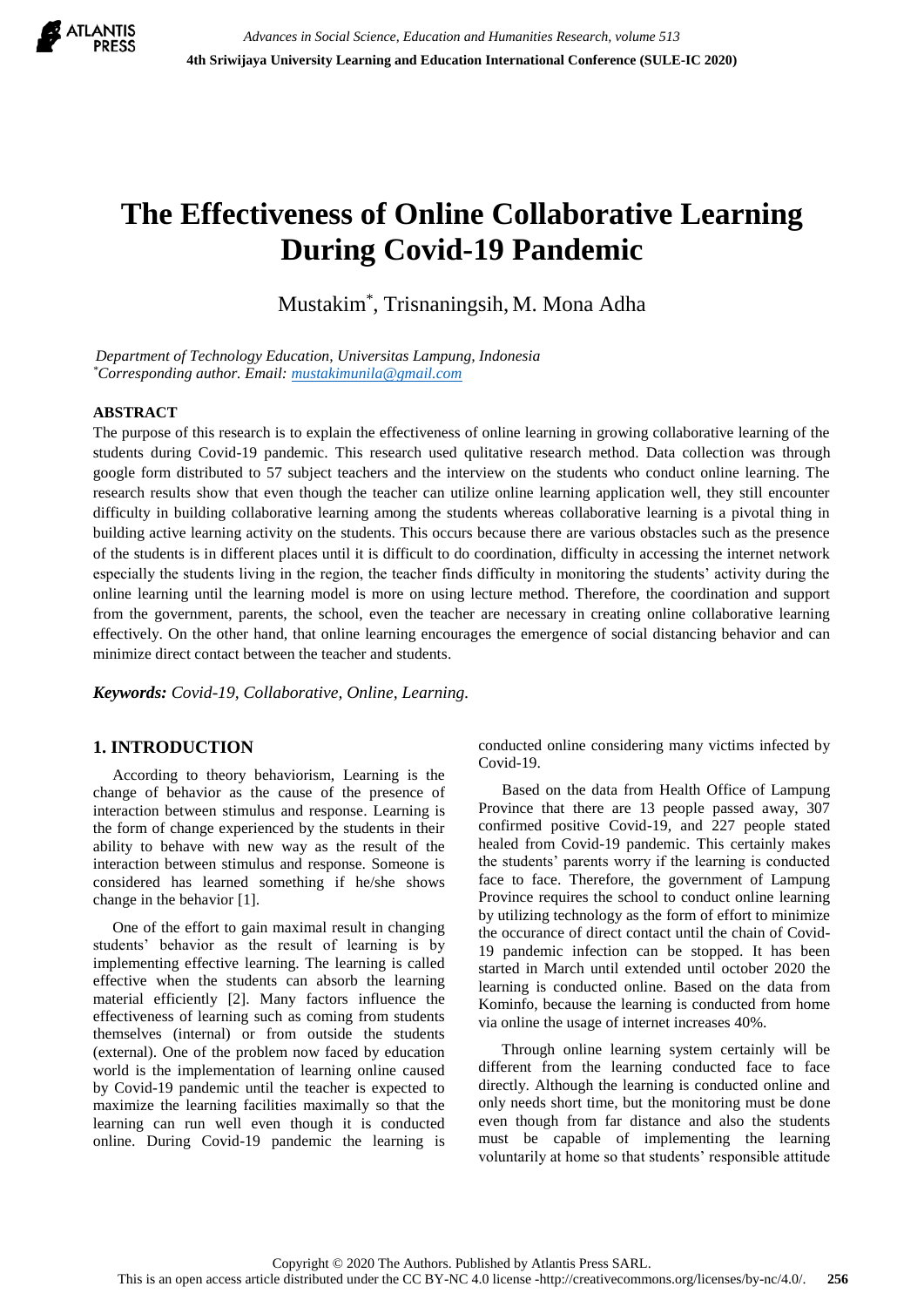can formed. The volunteer activity does not only form common good for the community, but also developing care attitude to act and have strong willingness in working together and making the environment better from the aspect of the community role and responsibility [3].

 One of the way to maximize the learning is by utilizing the learning media. Media is something which can be used to distribute the message from the sender to the acceptor until it can stimulate the mind, feeling, attention and interest of the students until the learning process can occur [4]. The usage of media in the learning is not limited on its usage in the learning process but also has specific purpose namely the achievement of effective learning.

 Media utilization in the learning is the supporting facility which can increase the efficiency and effectiveness of learning success as mentioned by Smaldino [5] namely technology and media are adjusted and designed particularly can give contribution to effective learning for the students and can assist them to achieve their highest potency. However how if the learning is conducted through distance learning without any direct interaction either the students, teacher or the learning media? While the learning of 21st century nowadays emphasizes on collaborative learning.

 According to the theory defined by LKPP of Hasanuddin University [6] that collaborative learning model is one of Student Centered Learning (SCL) models. In this model the learning is centered on students. The students are required to take active role in the form of learning together or in group. In its essence collaborative learning can be implemented in various study fields, especially in the subject which aims to form interpersonal skill of the students to study in group and needs the learning together or in group which cannot be solved individually. The purpose of collaborative learning is to form the cooperation character of the students since early age and capable of solving the problem together. The education in Indonesia is implemented to prepare the students to be the citizens who have strong and consistent commitment to maintain The Unitary State of Republic of Indonesia [7].

The outbreak of Covid-19 pandemic in all over the globe causes learning activity is conducted online. The teacher and students are not allowed to do face to face learning directly which means the teacher and students are in different places. The consequence of this educational institution closure physically and changes the learning at/from home as the government policy is the change on the system of teaching and learning process [8]. This certainly has effect on the achievement of learning purposes. Covid-19 pandemic influences almost all life aspects, included educational aspect [9]. Therefore in educational world, collaborative learning is pivotal to form students' interpersonal skill until the researcher would like to find out the effectiveness of the learning conducted online in improving students collaborative skill during Covid-19 pandemic.

## **2. METHOD**

 Every single research needs research method as the way to achieve the research purpose. The research type used was qualitative research. The purpose of this research was to describe how effective is the learning done via online in improving students' collaborative learning as the effort to prevent the spread of Covid-19 in educational environment particularly. Online learning meant is the learning which uses learning media which can be accessed through internet network. In this research, the survey was fristly conducted on the subject teachers who used online learning. During Covid-19 pandemic, did the teacher implement online learning or not.

 The survey was conducted through google form with question component related to the application used during online learning, the learning media/equipment used, the obstacles encountered during online learning, and the learning model used. The link was given to 57 teachers of Al Kautsar Senior High School via whatsapp message. The research location was Al Kautsar Senior High School is considered precise because the students at Al Kautsar Senior High School were not only from city but also from villages spread in various regions in Lampung Province until each student at the region could represent the condition of their residence mainly in supporting the success of online collaborative learning.

 The research subjects were the subject teachers who conducted online learning. There were several aspects asked in this research to the subject teachers conducted through interview or questionnaires in google form. First, related to the facilities used in online learning. Second, the learning model used in online learning. Third, the obstacles encountered by the teachers or the students in online learning. Fourth, the effectiveness of online learning in building students' collaboration.

 Research data analysis was conducted by using analysis model consisting of three stages namely data reduction, data display, and taking and verification of the conclusion. Research data analysis in data reduction stage is the stage of collecting the whole information needed from the interview result then the data were grouped. Data display stage is the data elaboration needed in the research and the data not needed in the research were eliminated. The stage of taking and verification of the conclusion is the stage of research data interpretation to take the conclusion based on the phenomenon obtained [10].

#### **3. RESULTS AND DISCUSSION**

#### *3.1 Results*

This research is divided into a couple of things made as the discussion material. To focus more on the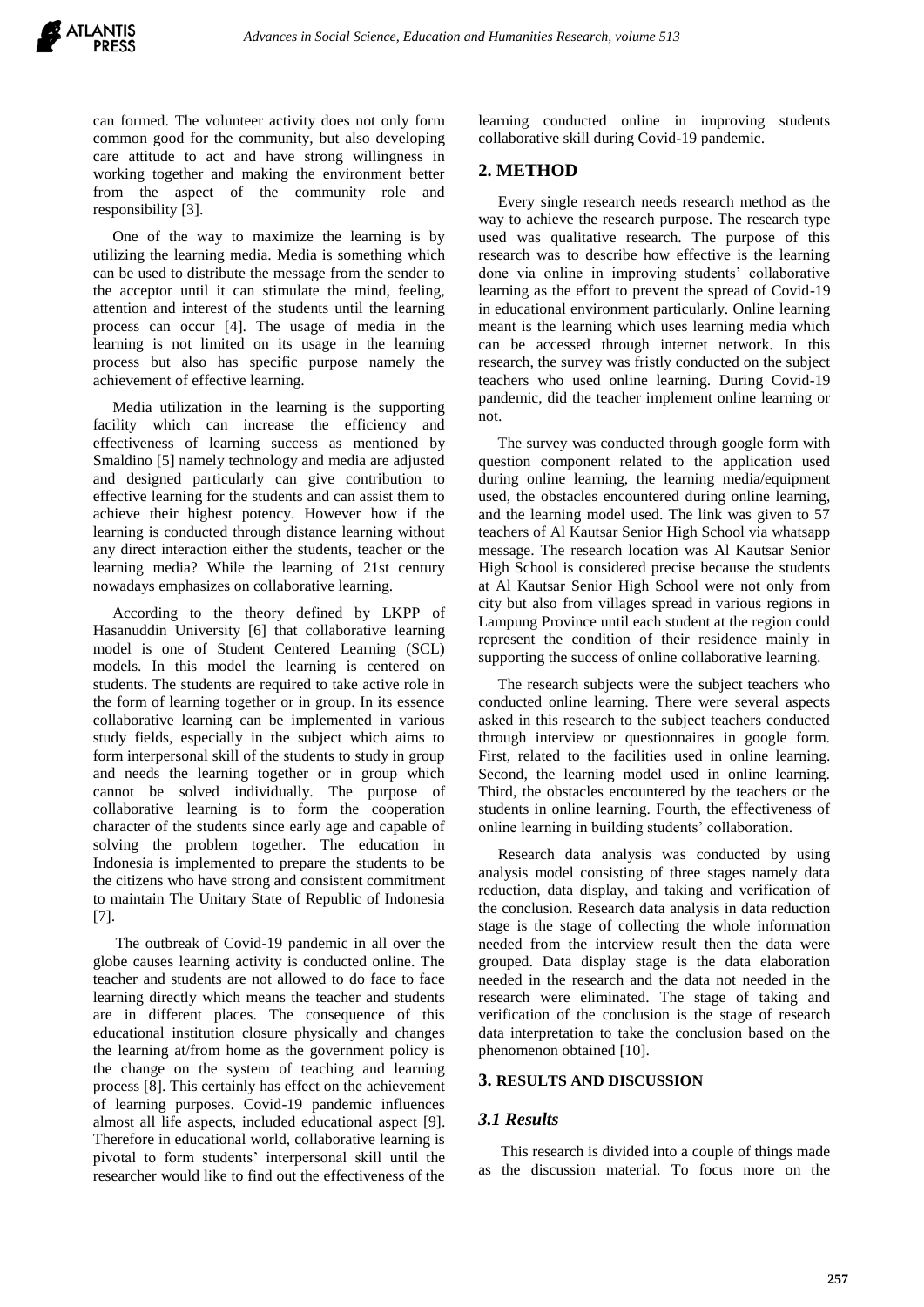

research result, the researcher group it into some points, namely:

## *3.1.1 Facilities used in online learning*

The facility in the learning is an important thing as an effective learning support until it is expected that every teacher can utilize all learning media maximally even though the learning is conducted at each of students' home through virtual meeting. Therefore the teacher can instruct the students to utilize the learning media provided at their home so that the learning can be more meaningful.



## Figure 1. Used Learning material or media.

Based on the diagram above, out of 57 teachers that had obtained the questionnaire link, 46 of them had given their responses. Based on the responses given related to the utilization of learning media during learning at home, there is 56.6% teachers has utilized learning material or media at the students' home to be made as the learning medua during at home such as asking the students to use the ball, mattress, newspaper, battery, lamp, flag, cone, or paper, gadget, and the students are welcomed to choose their own media made as the learning media. By utilizing the learning media athome and chosen directly by the students will give them the feeling of self confidence. The teacher is also required to create the situation until the learning material delivered is always interesting and not boring. Therefore, the teacher must have high sensitivity to know if the learning activity needs condition or situation which makes the students excited or motivated again [3]

The teacher also has utilized various kinds of provided application as the media which connect the teacher and the students in the learning process using smartphone or laptop. The learning by using smartphone or laptop can increase the students' learning achievement (Aggrawan, A., 2019). Pangondian, R. A., Santosa, P. I., and Nugroho, E. (2019) state that there are many advantages of using information and communication technology in the implementation of online learning such as it is not limited in time and place [14]

| <b>Table 1.</b> The Learning Application Used by The |  |
|------------------------------------------------------|--|
| Teachers of Al Kautsar Senior High School.           |  |

| <b>No</b>      | <b>Aplikasi</b>                    | <b>Persentase</b> |
|----------------|------------------------------------|-------------------|
| 1              | Zoom/Google Meet                   | 89,1%             |
| $\overline{2}$ | Google Classroom                   | 28,3%             |
| 3              | Schollogy                          | 23,9%             |
| 4              | E-Learning<br>Management<br>System | 84,8%             |
| 5              | WhatApp                            | 69,6%             |
| 6              | Quizizz                            | 10.9%             |

Based on the table above, there are various applications used by the teacher in online learning process such as 89,1% has used zoom/meet application as the media of virtual meeting. The online learning using zoom cloud meeting has advantages and disadvantages such as wasteful of internet quota and less effective if more than 20 students (Naserly, M.K., 2020). Beside that, a stable internet network must also be provided so that the students voice can be heard clearly and the video can be seen perfectly until the learning material can be delivered well to the students. If the internet connection is low then it will become certain challenge for the teacher or the students. Online learning has weakness when the internet connection is low, and the teacher's instruction is less understood by the students [12].

Beside zoom application, the teacher also uses another application namely 84,8% has used (LMS) E-Learning Management System as the room in online learning which as been facilitated by the institution. In the amount of 28,8% uses google classroom, 23,9% uses Scoology, and 69,6% uses WhatsApp as the communication media. By utilizing various learning applications, then the students can explore the information that they do not gain yet because nowadays information technology development is getting more modern and easy to be accessed by students. The information support that is getting faster to be in the hand of students through smartphone and gadget open an extremely wide opportunity for them to access the news or information occuring in Indonesia and other countries [3].

Based on the survey result that the teacher has utilized the learning media and learning application maximally in the learning process with the purpose so that the students can obtain good learning service until it can improve their self confidence and competence.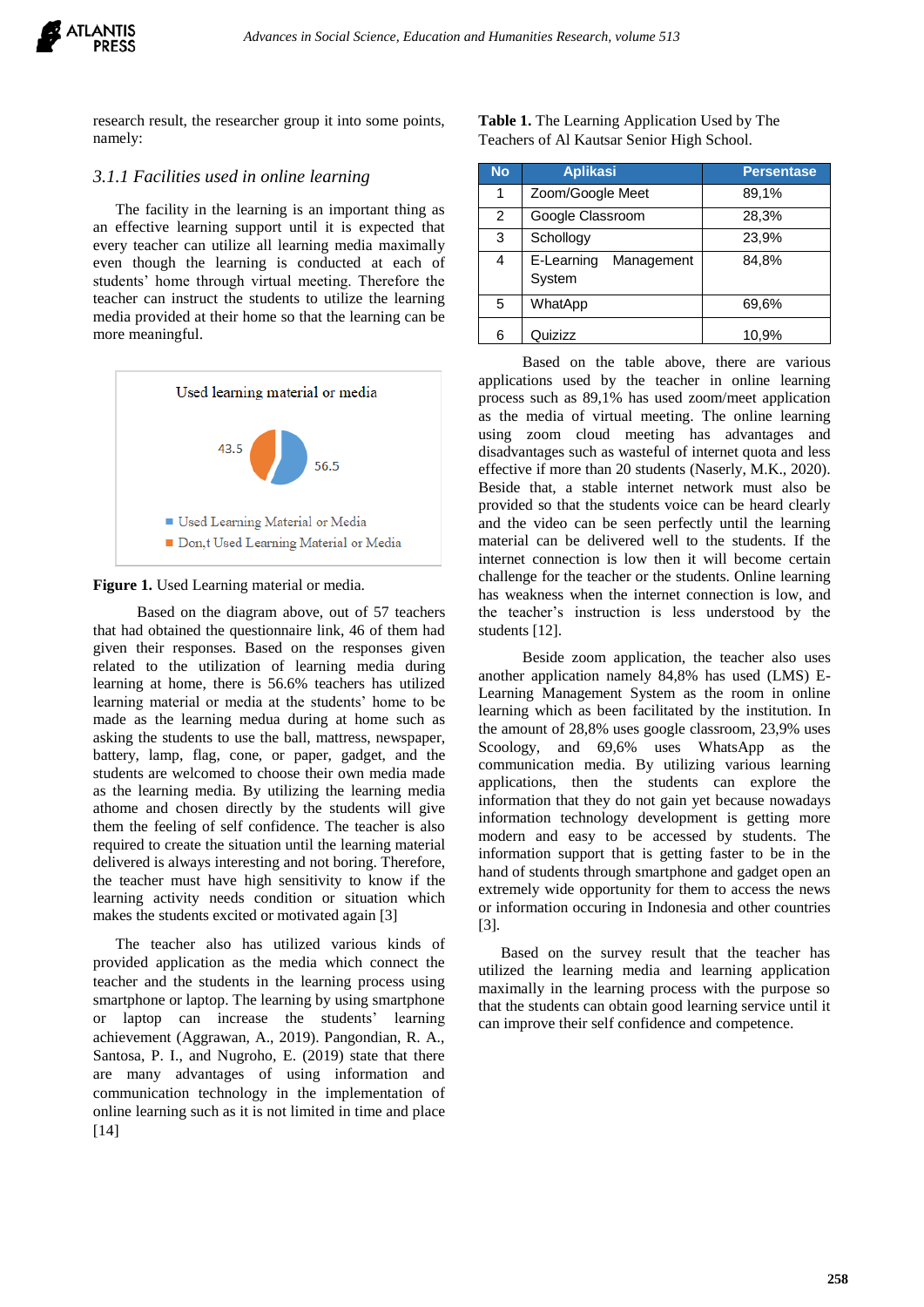*3.1.2 The learning model used in online learning*



**Figure 2**. The learning model used by the teachers of Al Kautsar Senior High School

Based on the survey result which had been conducted by the researcher through fulfilling the questionnaire obtained the result that 67,4% teachers conduct the learning with lecture method through zoom/meet application because they feel difficult in conducting collaborative learning if implemented online caused by different location between the teacher and the students. Nevertheless, there are some teachers (6.5%) tried to use collaborative learning model such as Team Game Tournament and Make and Match. Collaborative learning technique is working together with other people (Elizabert E. Barkley, 2014). If the students in certain group do not contribute and not responsible on the learning achievement in group or individual, then the group cannot be categorized into the group of collaborative learning [16].

 Collaborative learning practice means working together in pairs or in small group to achieve the learning together. Collaborative learning means the learning through work group not work alone. Therefore the teacher encounters difficulty in building collaborative learning because the students and the teacher are in different places. This is in line with the opinion by Matthews [15] who explains that collaborative learning can be done if the students and the teacher work together in creating knowledge.

 Even though the learning is conducted online but the teacher still tries to build collaborative learning to achieve the learning purpose at high school level by using various collaborative learning models such as make a match and team game tournament online but the result is not better than collaboative learning conducted directly face to face in the classroom.

# *3.1.3. The obstacles faced by the teacher or the students in online learning*

The comfortability in learning is a must because without it in the learning then the meaning in learning will not be obtained. Comfortability must occur between two subjects namely the students and the teacher. Until good collaboration can occur between the teacher and students in the process of learning activity.

The implementation of online learning is not without problem. In some countries, reported from those who adopted online learning that in average the real benefit is much smaller than expectation. The problem of internet network, less training, and less awareness are stated as the main challenges faced by the teacher [17]. Based on the survey result on 46 teachers at Al Kautsar Senior High School Bandar Lampung state that online learning has many obstacles especially the unstable internet network experienced by students mainly the students in remote area. Whereas in online learning the availability of technology and internet network is pivotal so that the online learning can run well. The usage of sophisticated device connected with internet connectivity is one of components to explore the data and information which support the material being studied/discussed in the class [3].

 Another problem is the monitoring of students' behavior until experiencing difficulty in nurturing the character value to the students. While the purpose of middle education is to nurture the character values on the students through learning activities. That problem is in accordance with the research result by Purwanto et al. [18] namely there are some obstacles experienced by the students, the teachers, and the parents in online learning activity such as the mastery of technology is still less, additional cost of internet quota, the presence of additional job for parents to accompany their children in studying, the communication and socialization among students, teachers, and parents become less, and the work hour becomes unlimited for the teacher because they must communicate and coordinate with parents, other teachers, and the principal.

 The character and skill owned by students are formed together in each learning process. Collaborative learning based on the theory of constructivism enables the students to have communication skill, thinking skill, and reasoning skill [19]. Until through online learning, the teacher feels that students' character formation is not maximal.

## *3.1.4. The effectiveness of online learning in building students' collaboration*

 Online learning implemented by Al Kautsar Senior High School in the effort to cut off the chain of Covid-19 spread using learning applications can be accessed through internet network. By using online learning, the teacher gives learning through virtual classes which can be accessed anywhere and anytime but at Al Kautsar Senior High School the learning supposes to be implemented in accordance with the learning schedules as the way to train students' discipline. Even though the learning is implemented in accordance with the learning schedule, but the learning process is more flexible and can be done anywhere and more time to access the information through internet can grow students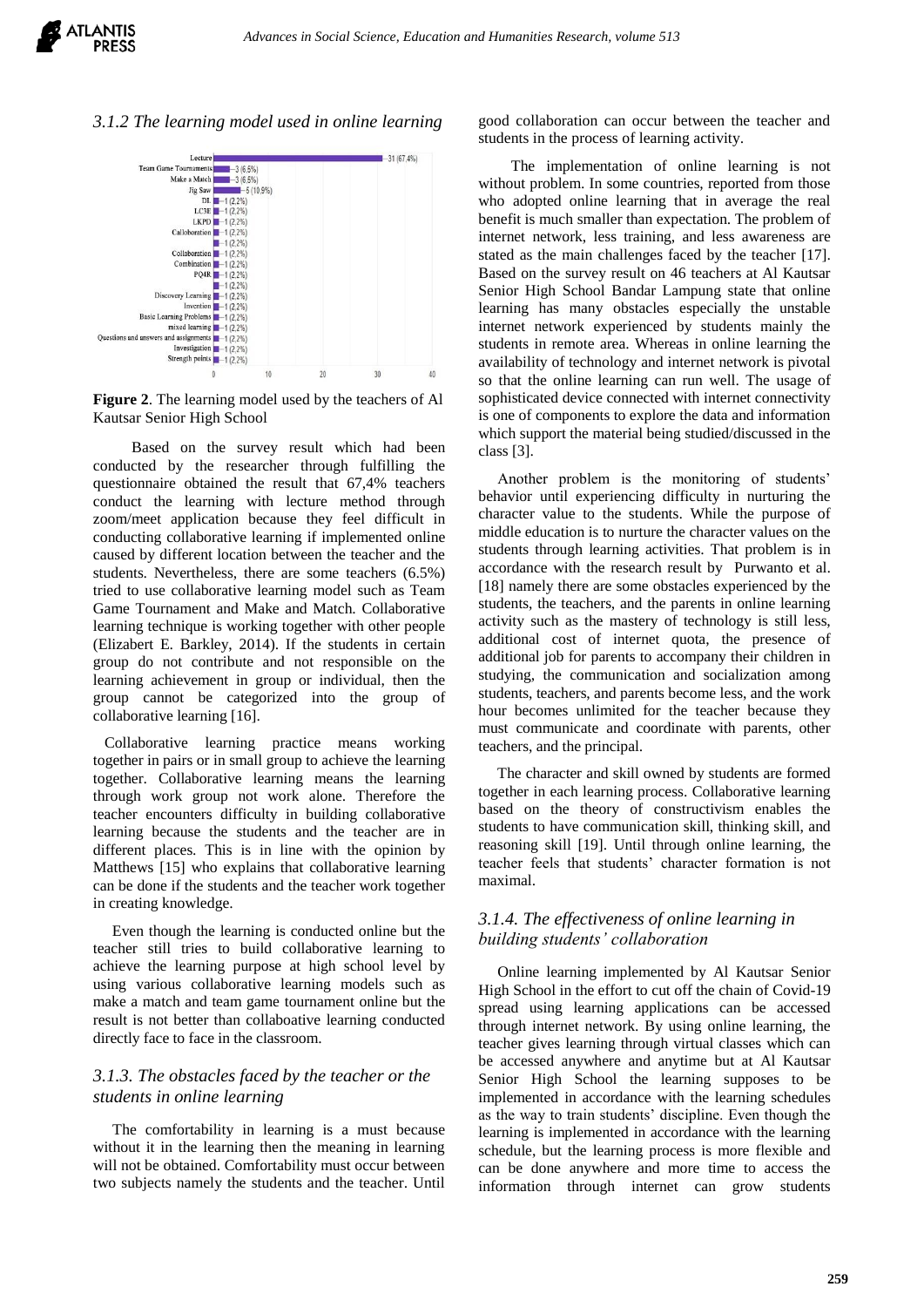independency (self regular learning). The usage of online application can increase learning independency [20].

 Online learning has particular challenge because the location between the teacher and students is separated until in the learning activity the teacher cannot monitor the students' activiti directly during the learning process activity. Therefore there is no guarantee that the students really listen to the explanation from the teacher. Beside that the teacher is also very difficult in applying various collaborative learning model because the teacher feels difficult to coordinate the students who are in different places. Even though the coordination has been implemented through virtual meeting but the result is still not as effective as face to face learning in the class. Out of 46 teachers who had answered the questionnaire about the effectiveness of collaborative learning through onine, 50% answered less effective.

 The research result also reports that the students experience difficulty in understanding the learning material delivered by the teacher in online learning. The students feel that it is easier to understand face to face explanation directly compared to virtual meeting. The learning material delivered in the passage is not easy to understand by all students [21]. They assume that the assignment and the material delivered virtually are not enough because they need direct expalantion from the teacher. According to the students the teacher frequently enters the class and explain the lesson directly is easier compared to the online material delivery.

 Even though online learning is not effective for the teacher and students, it is effective to prevent the occurance of crowd at the school environment especially in the environment of Al Kautsar Senior High School Bandar Lampung. According to Bell et al., (2017) online learning enables the occurance of interaction thorugh web although they are in far and different places [22]. The presence of teachers and students in different places during the online learning will eliminate physical contact directly and can encourage the behavior of social distancing.

 Online learning implementation enables the students and the teacher to do the learning in different places. The students can access the learning material and assignment given by the teacher without direct meeting at school. This action can decrease the occurance of crowd at school as occurs in face to face meeting directly.

 However it is ver unfortunate that there are parts of students who live in remote area and have less good internet access until online learning implementation shows new problem.

# *3.2 Strategic Step and Solution in Collaborative Learning*

 Online learning problem in education world during Covid-19 pandemic must be overcomed seriously. All related parties must work together to achieve expected educational purpose. This condition cannot be apart from the government policy and its implementation in the field so that collaborative learning can be run although it is online until the demand of 21st century learning can be implemented. There are things that must be considered by all parties in overcoming this problem, namely:

## *3.2.1 Government*

 The most important party in overcoming this problem is the government role. The government has issued budget allocation which has been decided though Presidential Instruction Number 4 year of 2020 about refocussing the activity, budget allocation, and procurement of goods and services in the acceleration of Covid-19 countermeasure. This instruction must be implemented with full responsibility and certainly must be on the right target. The minister of education and culture (Mendikbud) Nadiem Makrim in the cooperation meeting with commission X DPR RI will subsidize the credit for the students, teachers, college students, and lecturers. This credit subsidies is the effort so that online learning can be implemented optimally. Not only allocating the credit but also accompanied by the installation of internet network tower in all areas so that the students in rural area also can feel smooth internet network because until now there are still regions that do not have good internet access.

#### *3.2.2 Parents*

 The parents' role is also important in guiding the students during learning at home. Although the teacher has conducted online learning to the students but the role and responsibility of parents as the main educator at home must run their own function well. This is the opportunity for the parents to give mental, attitude, and knowledge education during the children studying at home. The parents' surpervision is pivotal so that the students are wise in accessing various information.

#### *3.2.3 The teacher*

 The implementation of online learning must be as effective as possible. The teacher does not burden the students with the assignment given through online learning application to be done at home. The teacher does not only take position as the knowledge transferer but also practicing the knowledge as taught by Ki Hajar Dewantara namely *ing ngarso sung tulada, ing madya mangun karsa, tut wuri handayani.* The teacher must continue to improve their competence such as being skillful in utilizing technology and also skillful in giving the example to students. In the learning process, the teacher must use various learning models to be used during online learning until the learning meaning can be absorbed by students well and also can give the learning to students as required by 21st century learning namely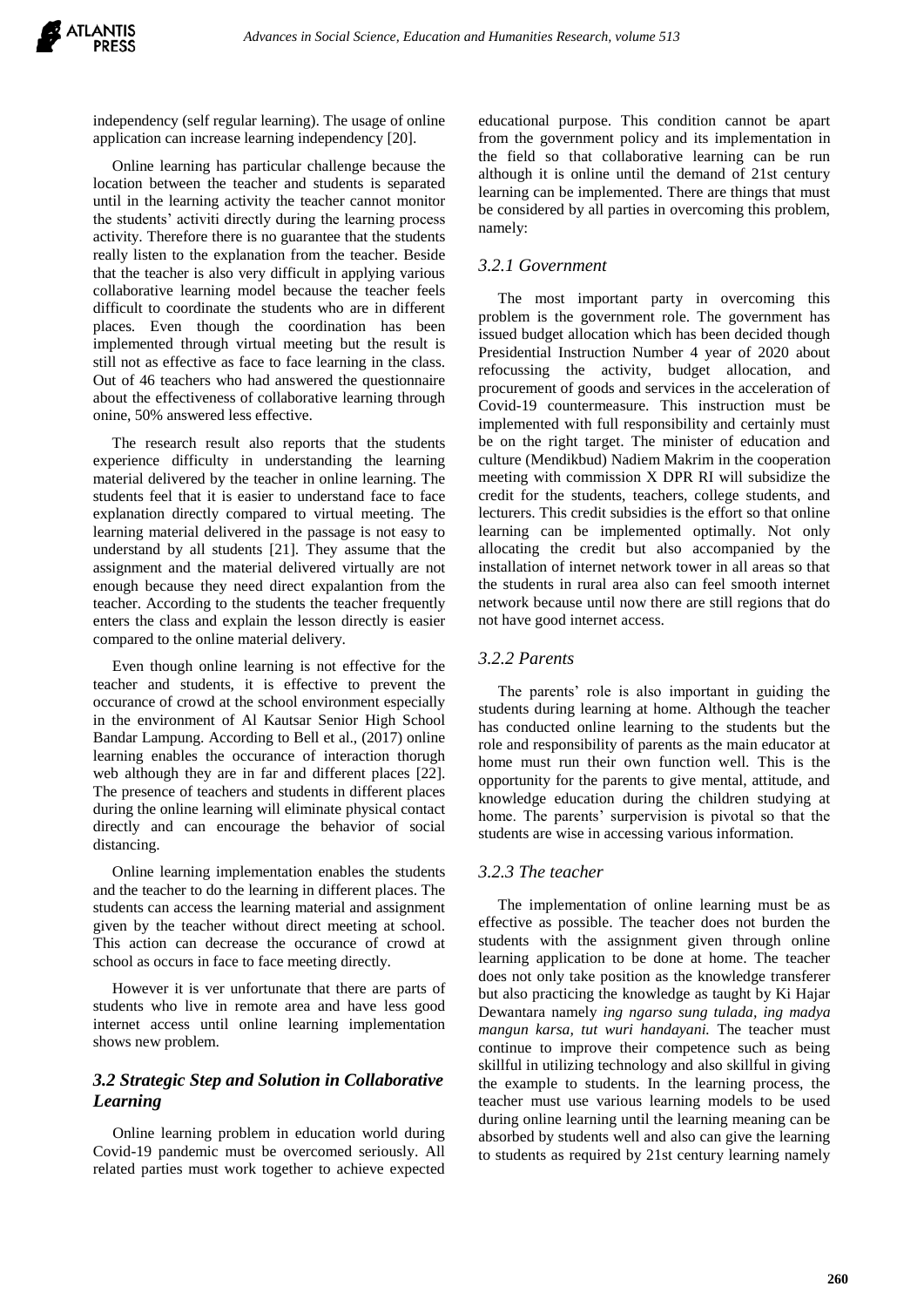communication, collaboration, critical thinking, creative, and innovative.

## *3.2.4 The School*

 School is an institution which forms the students' characteristics. The school as the media of organizing education must be ready to adjust with the changes which will occur related to its students' education. The educational programs at school must give learning to students even though via distance learning. The learning facilities such as technology and internet network are the supporting factors of good online learning implementation. The implementation of online learning by each eather must obtain supervision from the school so that the learning still runs well and smart in delivering the learning which must be understood by the students.

## **4. CONCLUSION**

 In order to cut off the chain of covid-19 spread, the government has oblige the learning activities to be conducted online. Various platforms are used in online learning, while the teachers, students, and parents are expected to continuously do adjustment in line with the development. Through online learning the presence of teachers and students is in different places. This certainly becomes the new challenge for the teacher in growing collaborative learning on the students during the online learning.

Based on the research results show that online learning is less effective to grow collaborative learning compared to face to face learning directly because there are some problems namely the presence among students is in different places, unstable internet network mainly the students living in rural areas so the learning does not run optimally, the difficulty in applying various collaborative learning models, and also not all subjects have learning media at the students' home until the utilization of the learning media is not maximal. However distance learning is extremely effective in preventing the occurance of crowd and social distancing can be implemented and certainly the transmission of covid-19 disease can be prevented.

The human resources and facilities are the determinant factors of the success of online learning. Until it needs communication, collaboration, cooperation, and good coordination in various related parties. The teacher's competence becomes the main determinant in successful online learning process until they must always enrich their competence and skill in utilizing educational technology and supported by the school policy in encouraging them to continuously learn. The related party also needs to evaluate online learning implementation so that the learning purpose can be achieved optimally. And the most important thing is in the future the government is ready to design the flexible curriculum supported by the learning

components which are ready to face online learning problems.

## **REFERENCES**

- [1] Budiningsih Budi, Belajar dan pembelajaran, PT Rineka Cipta, 2005
- [2] Mulyono, Strategi pembelajaran, UIN-Maliki, 2012.
- [3] M. M. Adha, E. P. Ulpa, J. M. Johnstone, B. L. Cook, Pendidikan moral pada aktivitas kesukarelaan warga negara muda (koherensi sikap kepedulian dan kerjasama individu*). Journal of Moral and Civic Education,* vol. 3, 28-37.
- [4] S. Sadiman, Arief Raharjo, R Haryono, Rahardjito Anung, Media pendidikan, Rajawali, 1990.
- [5] Sharon E Smaldino, Lowther, L. Deborah, James Russel D, Instructional technology & media for learning teknologi pembelajaran dan media untuk belajar (9thed), 2011, Kencana.
- [6] LKPP Univ. Hasanuddin. Model Pembelajaran Kolaboratif Bagi Pendidikan, 2011, Universitas Hasanuddin.
- [7] E, Ikhtiarti, Rohman, M. M. Adha, Yanzi, H, Membangun generasi muda smart and good citizenship melalui pembelajaran ppkn menghadapi tantangan revolusi industri. prosiding seminar nasional pendidikan fakultas keguruan universitas lampung, 2019, pp. 348-360.
- [8] A. K. Arora, R. Srinivasan, Impact of pandemic COVID-19 on the teaching – learning process: A study of higher education teachers. Prabadhan: Indian *Journal of Management*, 2020, vol 13. DOI: https://doi.org/10.17010/pijom/2020/v13i4/15182
- [9] J Anderson, Should schools close when coronavirus cases are still rare? Quartz. Retrieved from [https://qz.com/1810224/does-closing-schools](https://qz.com/1810224/does-closing-schools-protect-kids-and-us-from-coronavirus/)[protect-kids-and-us-from-coronavirus/,](https://qz.com/1810224/does-closing-schools-protect-kids-and-us-from-coronavirus/) 2020.
- [10] M.B. Miles, M. Huberman, Qualitative data analysis second edition, 1994, SAGE Publications.
- [11] M. K. Naserly, implementasi zoom, google classroom, dan whatsapp group dalam mendukung pembelajaran daring (online) pada mata kuliah bahasa inggris lanjut (studi kasus pada 2 kelas semester 2, jurusan administrasi bisnis, fakultas ekonomi dan bisnis, universitas bina sa. *Aksara Public*, vol. 4, pp. 155-165.
- [12] P. Astuti, P. Febrian, Blended learning syarah: bagaimana penerapan dan persepsi mahasiswa, *Jurnal Gantang*, vol 4, 2019, pp. 111- 119.
- [13] A. Anggrawan, Analisis deskriptif hasil belajar pembelajaran tatap muka dan pembelajaran online menurut gaya belajar mahasiswa*.* MATRIK: *Jurnal*